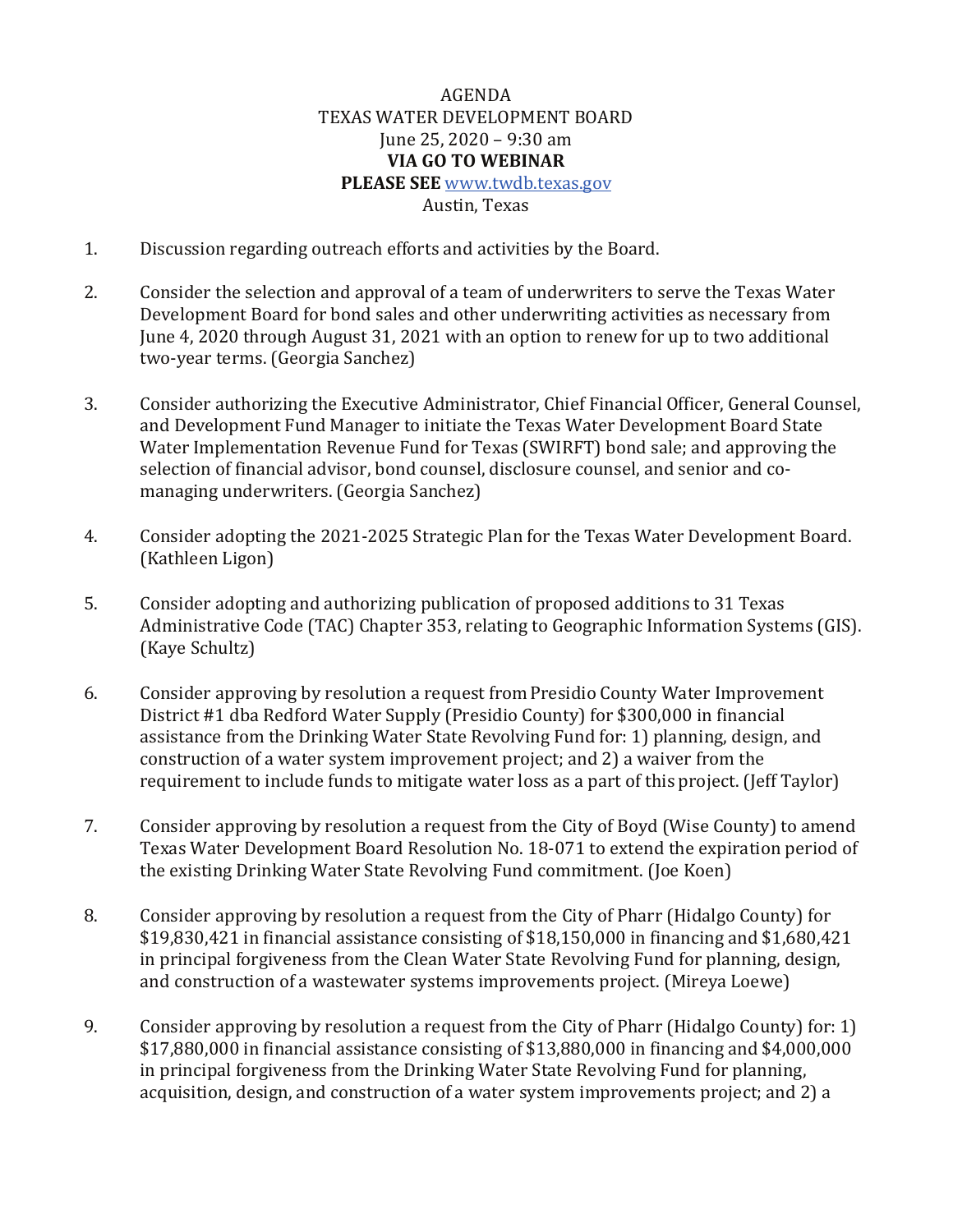waiver of the requirement to include funds to mitigate water loss as part of this project. (Mireya Loewe)

- 10. The Board will receive comments from the public on any matters within the jurisdiction of the TWDB, with the exception of matters which are subject to the ex parte prohibition found in Texas Government Code Section 2001.061.
- 11. The Board may adjourn into Executive Session and conduct a closed meeting to consider any item on this agenda if a matter is raised that is appropriate for the Board to conduct a private consultation with its attorney on a matter in which the duty of the attorney to the governmental body under the Texas Disciplinary Rules of Professional Conduct of the State Bar of Texas clearly conflicts with Chapter 551 of the Texas Government Code. The Board may conduct a closed meeting to receive legal advice and discuss pending or contemplated litigation, settlement offers, or the appointment, employment, evaluation, reassignment, duties, discipline or dismissal of specific Board employees, including the Executive Administrator and General Counsel, as permitted by Sections 551.071 and 551.074, the Texas Open Meetings Act, codified as Chapter 551 of the Texas Government Code. The Board may also meet in open meeting to take action on legal or personnel matters considered in the closed meeting as required by Section 551.102 of the Open Meetings Act, Chapter 551 of the Government Code. The Board may conduct a closed meeting to consider and discuss financial matters related to the investment or potential investment of the Board's funds, as permitted by Section 6.0601(a) of the Texas Water Code. The Board may also meet in open meeting to take action on a financial matter discussed in the closed meeting as required by Section 6.0601(b) of the Texas Water Code.

The next currently scheduled meeting of the Texas Water Development Board will be July 23, 2020. Other meetings may be scheduled and will be posted in compliance with the Texas Open Meetings Act.

Persons with disabilities who plan to attend this meeting and who may need auxiliary aids or services such as interpreters for persons who are deaf or hearing impaired, readers, large print or Braille, are requested to contact Merry Klonower at (512) 463-8165 two (2) work days prior to the meeting so that appropriate arrangements can be made.

## **NOTICE: ENTRY TO THIS MEETING WITH A HANDGUN IS FORBIDDEN**

**This meeting is a public meeting under Chapter 551 of the Texas Government Code. Pursuant to Section 30.06, Penal Code (trespass by license holder with a concealed handgun), a person licensed under Subchapter H, Chapter 411, Government Code (handgun licensing law) may not enter this property with a concealed handgun. Pursuant to Section 30.07, Penal Code (trespass by license holder with an openly carried handgun), a person licensed under Subchapter H, Chapter 411, Government Code (handgun licensing law) may not enter this property with a handgun that is carried openly. For purposes of this notice, "property" means the room or rooms where the open meeting of the Texas Water Development Board is held.** 

**Direct links to this information can be found on our website at** [www.twdb.texas.gov](http://www.twdb.texas.gov/)